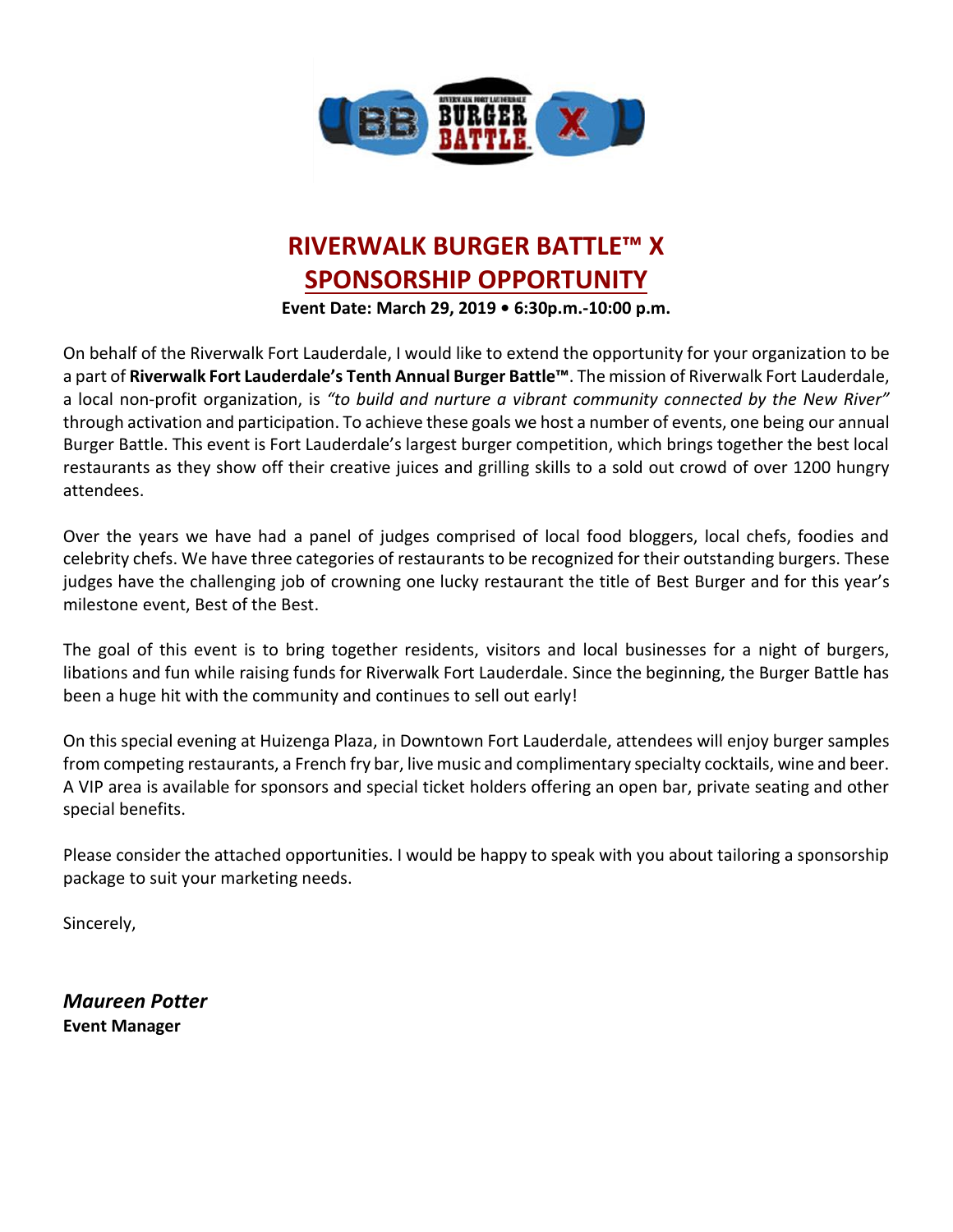### **SPONSORSHIP OPPORTUNITIES**

#### **BURGER BEAST: \$10,000 SPONSORSHIP**

- Presenting level sponsor
- Exclusivity in sponsorship category
- Full‐page editorial feature in *Go Riverwalk* magazine (in cooperation with editor's discretion)
- Your company will be able to distribute promotional item(s) to guests (should be discussed prior to the event)
- Speaking or short demonstration opportunity at the event
- Presenting sponsor title and logo banner on webpage
- Inclusion in all press releases and all advertising as presenting sponsor
- Presenting sponsor title and logo on 10,000 distributed postcards
- Sponsor title and logo on posters distributed throughout South Florida
- Sponsor title and logo in full‐page ad in Go Riverwalk magazine
- Logo and link on Riverwalk webpage
- Logo inclusion on Facebook and social media
- Presenting sponsor title and logo inclusion in eblast to more than 15,000 addresses
- Step & Repeat branded with your company's logo at VIP entrance
- 2 VIP tables (20 complimentary VIP event passes; guests 21+ONLY)

#### **CONTEST PRIZE: \$750 SPONSORSHIP**

- Sponsor title and logo banner on webpage
- Space allocated for banner to hang at event site
- 4 VIP event passes

**IN-KIND SPONSORSHIP** In-kind sponsorship benefits will be determined individually. In-kind donations such as, printing, beverages, media promotions, rentals, raffle items etc. are welcome. Please contact us to discuss.

#### **VIP SPONSOR: \$5,000 SPONSORSHIP**

- Sponsor title and logo banner on webpage
- Inclusion in releases
- Logo and link on Riverwalk webpage
- Logo inclusion on Facebook and social media
- Space allocated for two banners branded with your company's logo/info to hang at event site
- Logo on posters distributed throughout South Florida
- Logo on 10,000 distributed postcards
- Logo in full‐page ad in *Go Riverwalk* magazine
- Logo inclusion in e-blast to more than 15,000 addresses
- 4 regular event tickets
- 1 Reserved VIP table (10 complimentary VIP event passes)

#### **CHEESEBURGER: \$2,500 SPONSORSHIP**

- Sponsor title and logo banner on webpage
- Inclusion in press releases
- Logo on posters distributed throughout South Florida
- Logo on 10,000 distributed postcards
- Logo in full‐page ad in *Go Riverwalk* magazine
- Logo inclusion in e-blast to more than 15,000 addresses
- 1 VIP table (10 complimentary VIP event passes)

#### **THE SLIDER: \$1,250 SPONSORSHIP**

- Sponsor title and logo banner on webpage
- Space allocated for banner to hang at event site
- Table signage with your company or group's name
- 1 VIP table (10 complimentary VIP event passes)

*All benefits subject to omission without timely response. For questions please call: (954) 468-1541 x 204*

**DEADLINE FOR INCLUSION IN PRINTED MARKETING MATERIALS INCLUDING THE MARCH ISSUE OF** *GO RIVERWALK*  **MAGAZINE IS FEBRUARY 1 ST**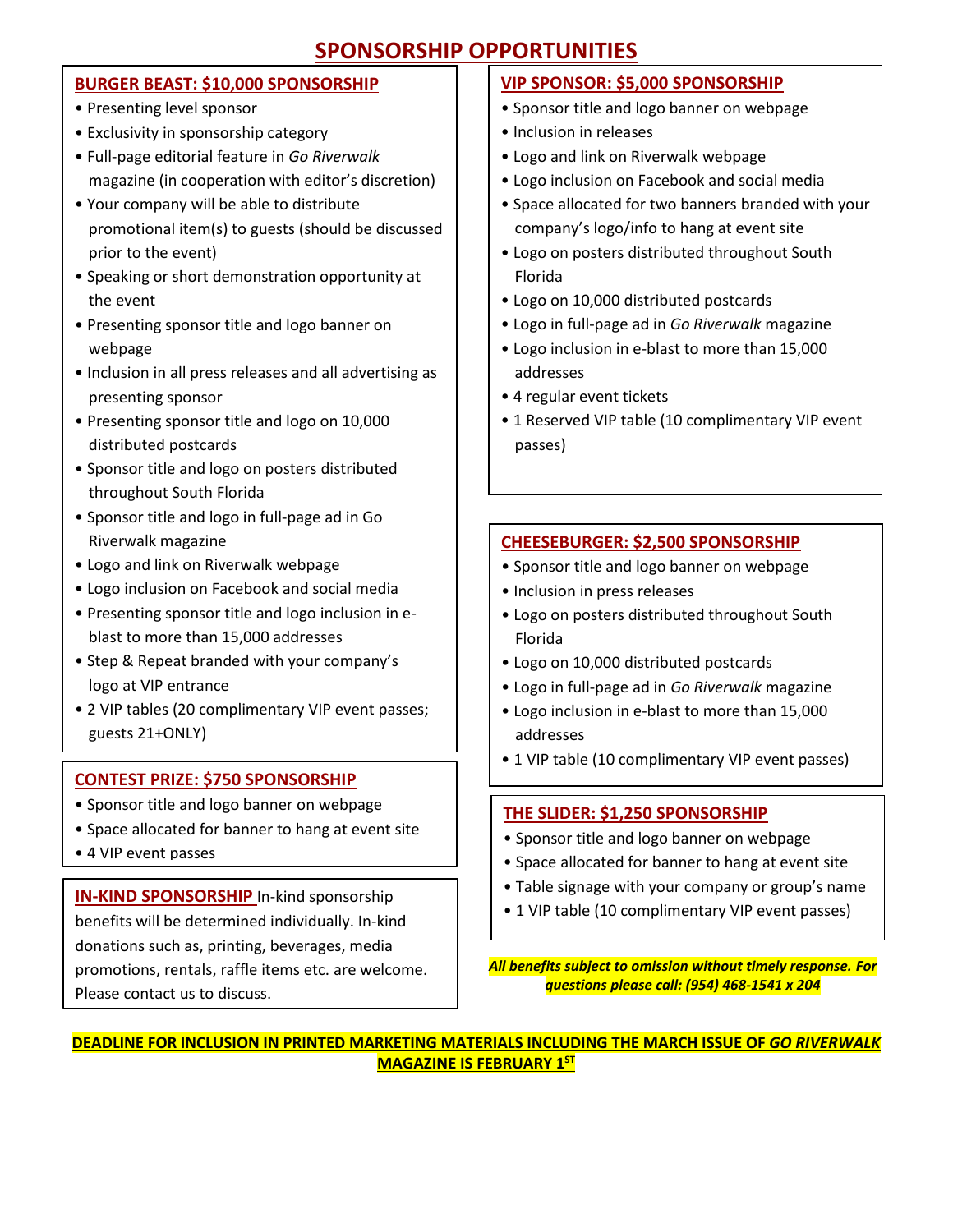

# **RIVERWALK BURGER BATTLE™ X SPONSORSHIP AGREEMENT FORM**

#### **PLEASE FILL OUT THE FORM BELOW AND SCAN AND EMAIL BACK TO [MAUREEN@GORIVERWALK.COM](mailto:maureen@goriverwalk.com) OR FAX BACK TO (954) 468-1542**

#### **DEADLINE FOR INCLUSION IN PRINTED MARKETING MATERIALS INCLUDING THE MARCH ISSUES OF** *GO RIVERWALK* **MAGAZINE IS FEBRUARY 1 ST**

#### **PLEASE CHECK PARTICIPATION LEVEL**

Burger Beast: \$10,000 {\$8,000 sponsorship with two year commitment} VIP Sponsor: \$5,000 sponsorship (\$4,000 sponsorship with two year commitment} \_\_\_\_\_\_\_\_\_\_ Cheeseburger: \$2,500 sponsorship The Slider: \$1,250 sponsorship \_\_\_\_\_\_\_\_\_\_ Contest Prize: \$750 sponsorship In-Kind sponsorship (Complete info on next page)

## **Do you require an invoice**  $\Box$  YES  $\Box$  NO

### **CHECKS MAY BE MAILED TO:**

**Riverwalk Fort Lauderdale, Inc. 888 E. Las Olas Blvd, Suite 210 Fort Lauderdale, FL 33301 Phone: (954) 468-1541, ext. 204**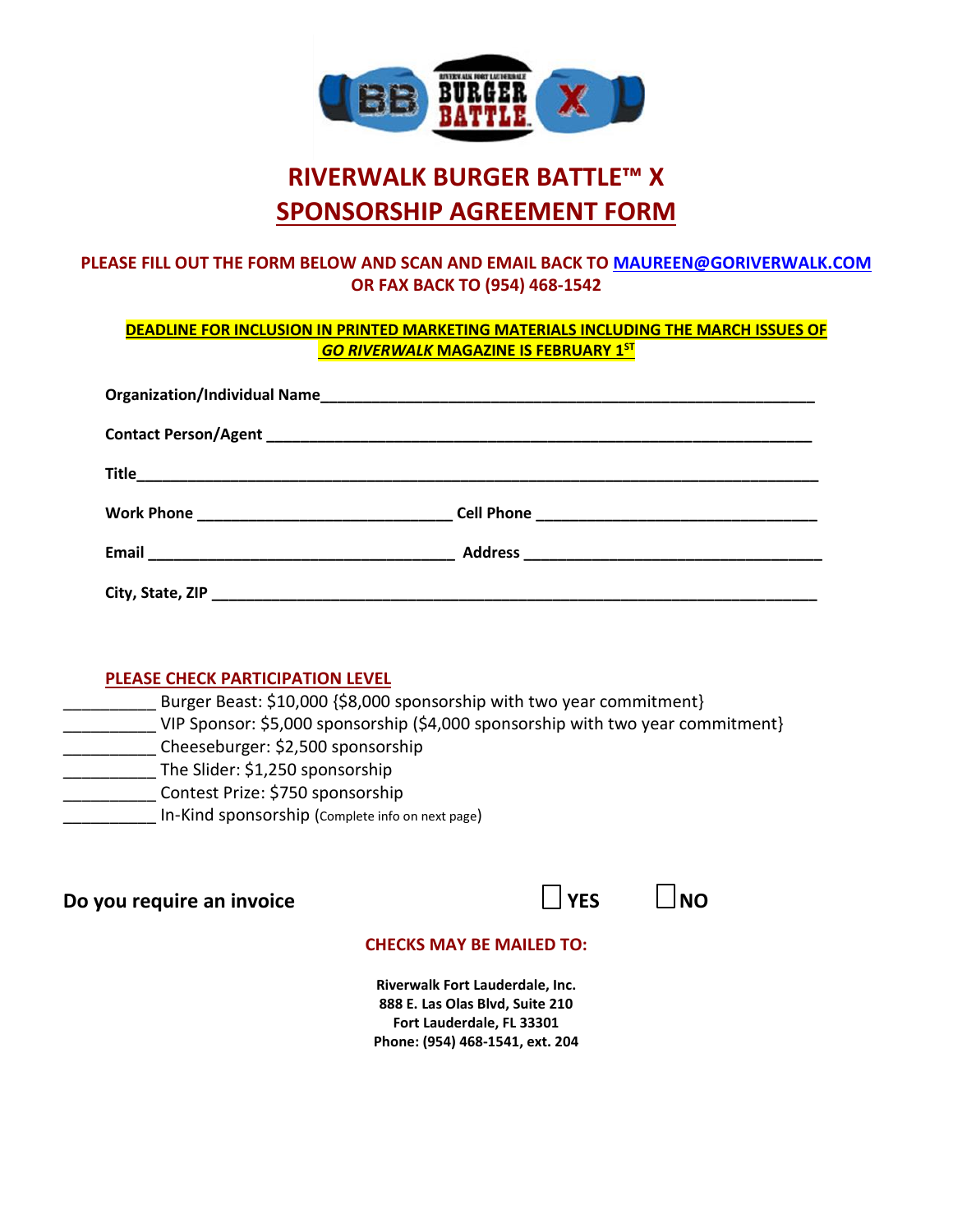

# **IN-KIND SPONSORSHIP AGREEMENT**

**I agree to donate the following item(s) to Riverwalk's Burger Battle X, a fund-raising event benefiting Riverwalk Fort Lauderdale, a 501(c)3 charity**

|                                                                                                                                                                                             | Value \$________________ |
|---------------------------------------------------------------------------------------------------------------------------------------------------------------------------------------------|--------------------------|
|                                                                                                                                                                                             |                          |
| <u> 1989 - Johann John Stoff, deutscher Stoffen und der Stoffen und der Stoffen und der Stoffen und der Stoffen u</u><br>Scan and email to MAUREEN@GORIVERWALK.COM or Fax to (954) 468-1542 |                          |
| All items must be received NO later than March 5th, unless perishable.                                                                                                                      |                          |
| I am unable to donate merchandise or services, but am enclosing a contribution of \$<br>the Riverwalk Fort Lauderdale in its fund-raising efforts.                                          |                          |
| I would like more information on Riverwalk's Burger Battle X.                                                                                                                               |                          |

Authorized Signature **Date** 

\_\_\_\_\_\_\_\_\_\_\_\_\_\_\_\_\_\_\_\_\_\_\_\_\_\_\_\_\_\_\_\_\_\_\_\_\_\_ \_\_\_\_\_\_\_\_\_\_\_\_\_\_\_